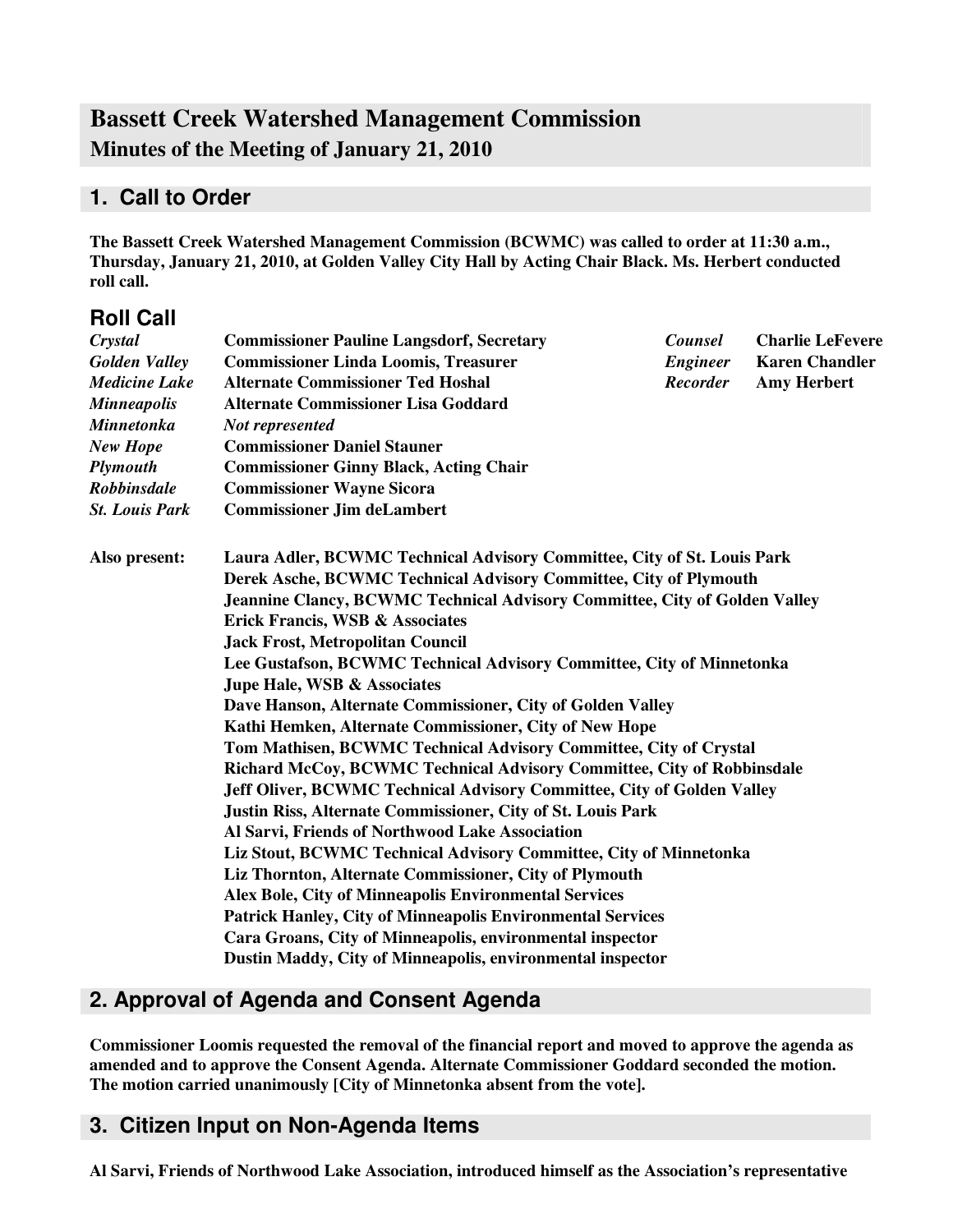**to the BCWMC and announced that the Association officially formed as a non-profit group two weeks ago.**

### **4. Administration**

- **A. Presentation of the December 17, 2009, BCWMC meeting minutes. The minutes were approved under the consent agenda.**
- **B. Presentation of the Financial Statement. Commissioner Loomis reported that she handed out an updated financial report that reflected three voided checks due to three individuals not attending the BCWMC Education Committee's teacher focus group. Commissioner Langsdorf moved to approve the amended financial report. Commissioner Loomis seconded the motion. The motion carried unanimously [City of Minnetonka absent from vote].**

**The general and construction account balances reported in the January 2010 Financial Report are as follows:**

| <b>Checking Account Balance</b>                      | 388,141.41   |
|------------------------------------------------------|--------------|
| <b>TOTAL GENERAL FUND BALANCE</b>                    | 388,141.41   |
|                                                      |              |
| <b>Construction Account Cash Balance</b>             | 3,075,539.84 |
| Investment due 10/18/2010                            | 533,957.50   |
| TOTAL CONSTRUCTION ACCOUNT BALANCE                   | 3,609,497.34 |
| -Less: Reserved for CIP projects                     | 3,296,747.06 |
| Construction cash/investments available for projects | 312,750.28   |

### **C. Presentation of Invoices for Payment Approval.**

#### **Invoices:**

- **i. Kennedy & Graven – Legal Services through October 31, 2009 - invoice for the amount of \$2,766.65.**
- **ii. Barr Engineering Company – November Engineering Services - invoice for the amount of \$29,434.56.**
- **iii. Amy Herbert – November Recording Administrator Services - invoice for the amount of \$1,625.02.**
- **iv. Judy Arginteanu – Education Article – invoice for the amount of \$300.00**
- **v. City of Golden Valley – Annual Financial Management Services – invoice for the amount of \$3,000.00.**
- **vi. JASS – BCWMC's Portion of Administrative Servicesfor the Joint Education and Public Outreach Committee – invoice for the amount of \$1,089.36.**
- **vii. CNA Surety – Annual Bond Premium – invoice for the amount of \$100.00.**

**Commissioner Loomis asked if the BCWMC will submit to the BallPark Authority (BPA) an invoice for reimbursement of the Commission's legal costs, reflected in Kennedy & Graven's invoice, for time spent on Twins Stadium issues. Acting Chair Black replied that it is the Commission's understanding that per the executed agreement between the Commission and the BPA, the BPA will reimburse the Commission's costs. Commissioner Loomis also asked Barr**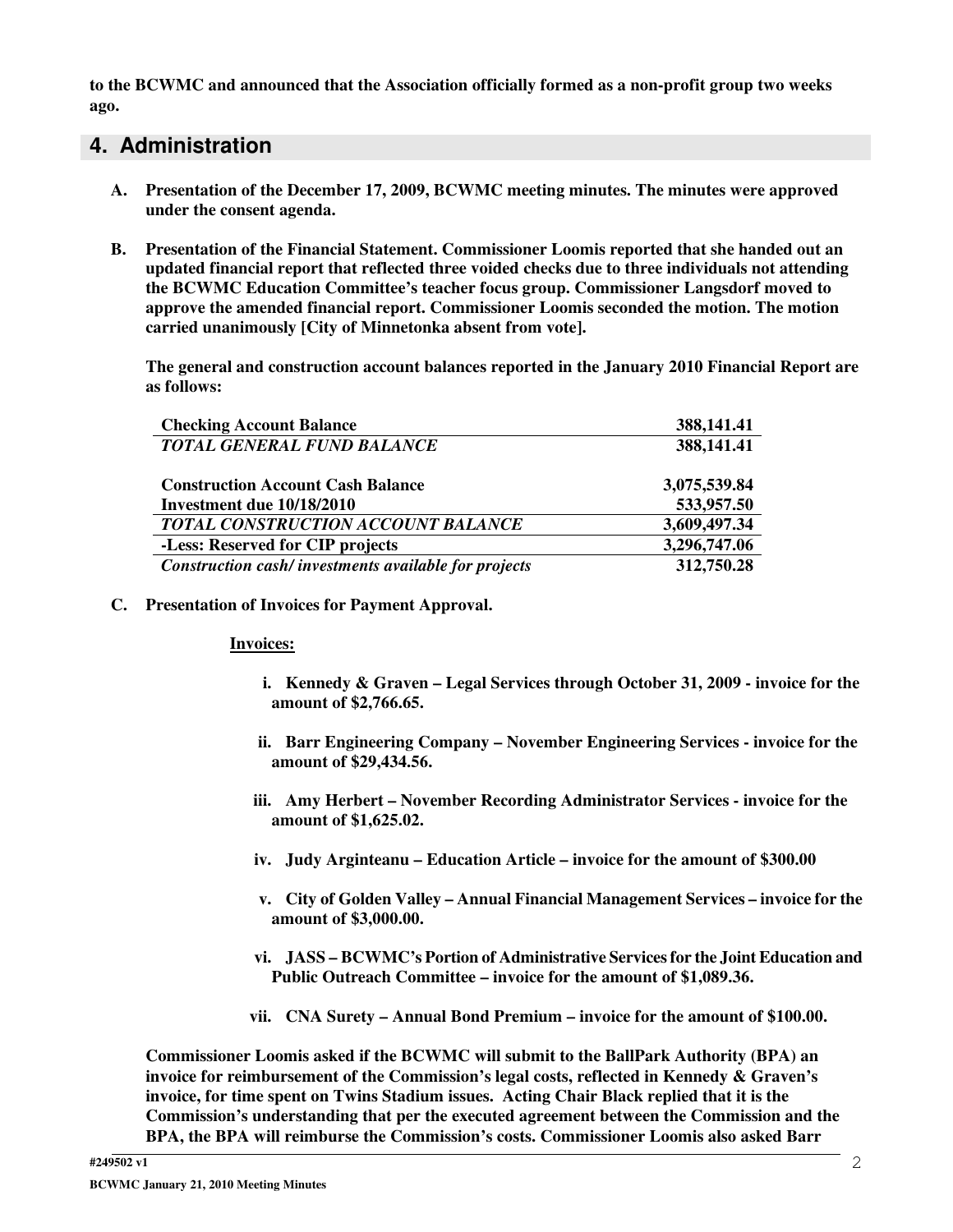**Engineering to clarify whether the biota costs charged in Barr's invoice under water quality monitoring should be charged to the TMDL budget. Commissioner Loomis moved to approve the payment of the invoices including the invoice from the City of Golden Valley for the annual financial management fee of \$3,000, which was not included on the agenda. Commissioner deLambert seconded the motion. By call of roll, the motion carried unanimously with eight votes in favor [City of Minnetonka absent from the vote].**

- **D. Resolution 10-01 to Reimburse the BCWMC 2.5% of the 2009 Annual Tax Levy for Administrative Expenses Charged to CIP Projects and to Transfer the Funds into the Administrative Account. Commissioner Loomis moved to Approve Resolution 10-01. Commissioner Stauner seconded the motion. The motion carried unanimously [City of Minnetonka absent from the vote].**
- **E. Direct MMKR Certified Public Accountants to Prepare Audit Report for fiscal year 2009. Alternate Commissioner Goddard moved to direct MMKR to prepare the audit. Commissioner Loomis seconded the motion. The motion carried unanimously [City of Minnetonka absent from the vote].**
- **F. BCWMC Liaison Schedule for Upcoming TAC Meetings. Commissioners deLambert and Black volunteered to be contacted if a February TAC meeting is scheduled. Commissioner deLambert and Alternate Commissioner Goddard volunteered to attend the March 4 th TAC meeting.**

## **5. New Business**

**A. Golden Valley County Club Pond Dredging/ Creek Stabilization: Golden Valley. Ms. Chandler stated that the proposed project is in front of the Commission because it is in the Bassett Creek floodplain. She said the project comprises pond dredging, which will include quite a bit of excavation, and some creek bank stabilization. Ms. Chandler said the City estimates 2, 800 cubic yards of sediment is anticipated to be removed. She said the plan includes approximately 100 feet of restoration of creek bank and stabilization of the berm that separates the pond from Bassett Creek. She said the plan the Commission Engineer received was more of a concept plan and more information will be available when the project goes to bid later in 2010. Ms. Chandler reported that the Commission Engineer wants to review the more detailed plans when they are available to make sure there is no net fill in the floodplain. She said the Commission Engineer recommends approval with the four conditions listed in the January 12 th Engineer's Memo about the project** and adding the conditions that fill in the floodplain will be balanced by cut or excavation so there is no net fill in the floodplain and also that the cross section of the creek must not be reduced.

**Commissioner Loomis moved to approve the permit for the project with the conditions as discussed. Alternate Commissioner Goddard seconded the motion. The motion carried unanimously [City of Minnetonka absent from the vote].**

**B. TruStone Financial Federal Credit Union: Golden Valley. Ms. Chandler explained that this proposed project is in front of the Commission because it is in the floodplain. She said the Commission Engineer recommends unconditional approval of the project because the City of** Golden Valley has already mitigated for the loss of storage on the site, which is the mitigation site **on the General Mills property. She pointed out that even though they are not required, there are three bioretention sites proposed for the project, which will provide additional treatment, and the site also drains to a regional treatment facility. Commissioner Loomis moved to approve the project. Commissioner deLambert seconded the motion. The motion carried unanimously [City of Minnetonka absent from the vote].**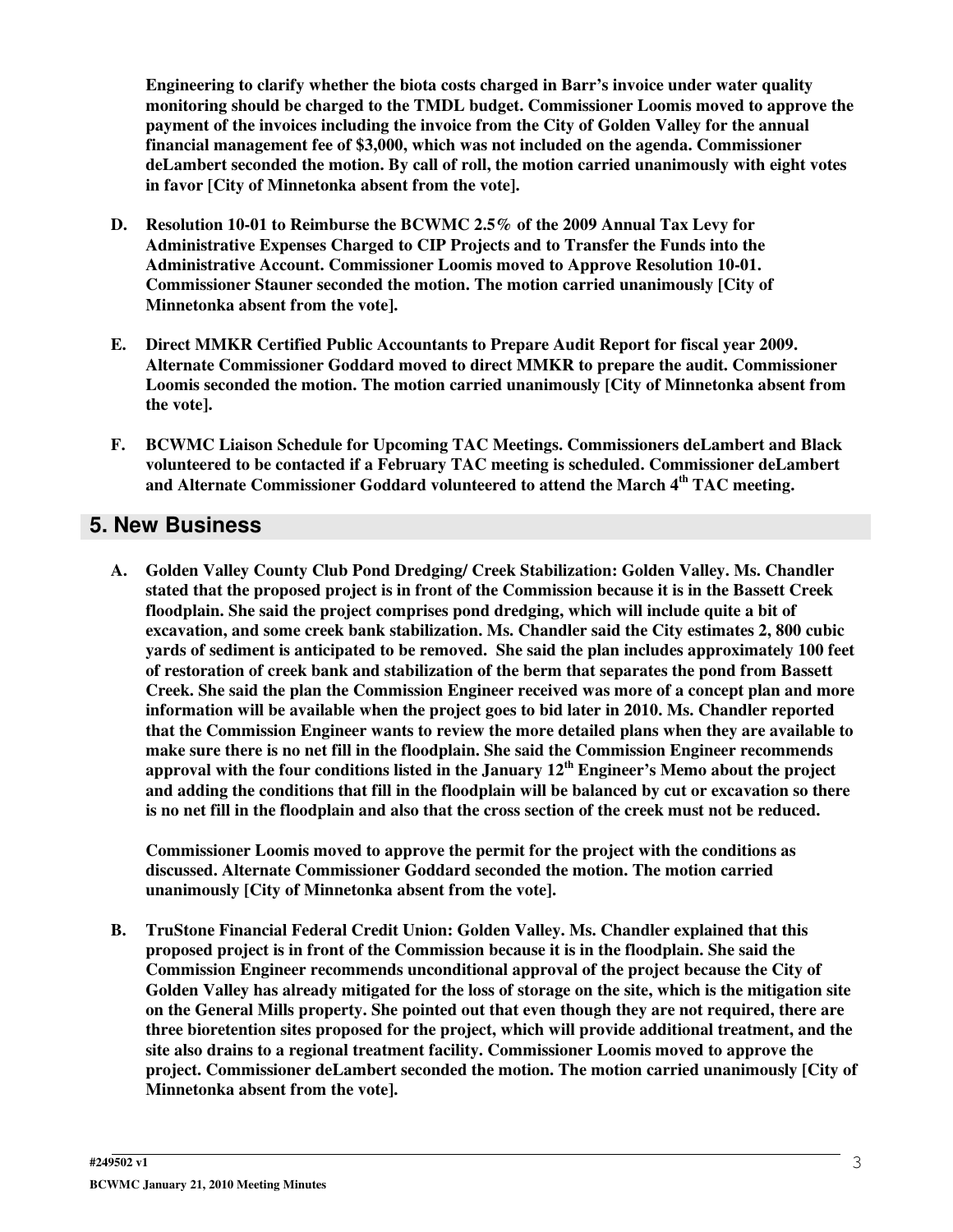### **6. Old Business**

- **A. City of Robbinsdale Local Surface Water Management Plan Submitted to BCWMC. Ms. Chandler said there was a mix-up in the mailing of the Plan to the Commission and said the Commission asked the City of Robbinsdale for an extension of time for the plan review so the Commission would have 60-days from the actual date of receipt of the Plan. She reported that the City of Robbinsdale granted the extension. Commissioner Loomis moved that the Commission direct the Commission Engineer to review the Plan. Alternate Commissioner Goddard seconded the motion. The motion carried unanimously [City of Minnetonka absent from the vote].**
- **B. City of Crystal's Response to BCWMC's Comments on City's Local Surface Water Management Plan and Resolution 10-02 Approving Plan. Ms. Chandler reminded the Commission that it reviewed the plan in the fall and sent comments back to the City of Crystal. She said the City responded and made changes to the plan and the Commission asked the City to look into a few additional items. Ms. Chandler said she has seen the final changes in response to those additional items and she recommends the Commission adopt the resolution approving the City of Crystal's Local Surface Water Management Plan. Commissioner Langsdorf moved to approve Resolution 10-02 with the change that the City of Crystal is named in number 4. Commissioner Loomis seconded the motion. The motion carried unanimously [City of Minnetonka absent from the vote].**
- **C. Update on Cultural Resources Review Process for Resource Management Plan. Ms. Chandler reported that Commissioners Stauner, deLambert, and Welch attended a January 12 th meeting with representatives of the U.S. Army Corps of Engineers (the Corps) including Brad Johnson, Melissa Jenny, and Joe Yanta, and with Len Kremer and Jeff Lee of Barr Engineering. She said the purpose of the meeting was for the Corps and the Commission to come to an agreement about the final approval process of the Resource Management Plan (RMP) and to develop a plan for addressing the cultural resource issues. Ms. Chandler said the result was a recommendation to the Commission that the RMP be revised to include protocols for the cultural resource review and how the final permitting will happen for the final projects. She said once the Corps approves the revised RMP the methodology will be in place for moving forward. Mr. Stauner added that an issue discussed at the meeting that he thought was still unresolved was what distance from the project sites would be within the reach of the cultural review. Ms. Chandler** stated that she thinks that issue would be resolved as the protocols are developed. She said that the **Commission Engineer's estimate is that it would cost \$1,500 to develop the protocols. Acting Chair Black asked if that amount is in addition to the previous budget for drafting the RMP. Ms. Chandler replied yes. Commissioner Sicora moved to approve the Commission Engineer to** develop the draft protocols as discussed for a cost up to \$1,500 and to bring the draft in front of **the Commission when it is prepared. Commissioner Loomis seconded the motion. The motion carried unanimously [City of Minnetonka absent from the vote].**
- **D. TAC Recommendations**
	- **i. 2010 Channel Maintenance Fund Requests. Mr. Gustafson reported that the TAC reviewed both applications for channel maintenance funds – one from the City of New Hope for \$16,448 for the Northwood West Inlet Cleaning Project and one from the City of Golden Valley for up to \$100,000 for the Bassett Creek Channel Stabilization portion of the Golden Valley Country Club project. He said the TAC recommends that the Commission approve both applications for use of the channel maintenance funds. Ms. Chandler added that the funds for the City of Golden Valley project are for the channel maintenance portion of the Golden Valley Country Club project. Commissioner Loomis moved that the Commission approve the requests from the cities of New Hope and Golden Valley for the use of channel maintenance funds for the projects as described.**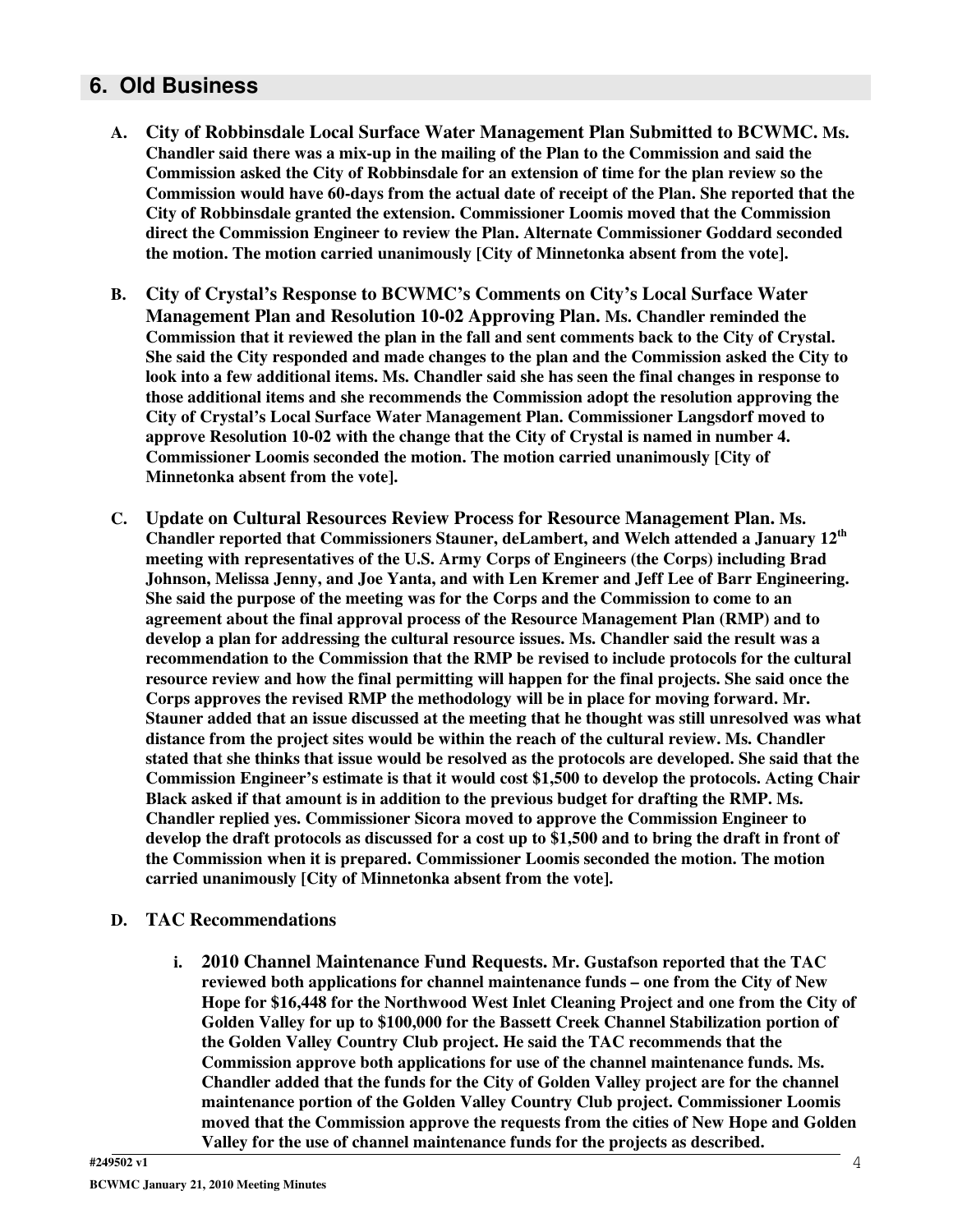**Commissioner Stauner seconded the motion. The motion carried unanimously [City of Minnetonka absent from vote].**

**Comments on Proposed Revisions to Capital Improvements Program and 2011 Capital Improvement Project. Mr. Gustafson said the TAC reviewed the CIP and discussed whether revisions were necessary. He stated that the TAC recommended that the CIP be revised and recommended specific changes to the next three years of projects listed in the CIP as reflected in the draft revised CIP table handed out at today's meeting and labeled "Revised January 8, 2010." He said the TAC recommends that the Commission adopt the revised CIP. Commissioner Loomis moved to adopt the revised CIP. Alternate Commissioner Goddard seconded the motion. The motion carried unanimously [City of Minnetonka absent from vote].**

**Mr. Gustafson said the TAC also discussed projects that may come out of the TMDL studies and other projects that could be requested by cities. He said that currently the TAC, per the Commission's direction, reviews the CIP once a year. He explained that going forward there may be projects brought to the Commission that are on the current CIP, are projects coming out of a TMDL study, or are other projects. Mr. Gustafson said the TAC discussed how would it evaluate and present recommendations to the Commission regarding those three general categories of projects. He said the TAC recognized that there could be some dilemmas for the TAC in evaluating proposed capital projects that are not on the current CIP. Mr. Gustafson announced that the TAC recommends that the Commission prepare and adopt a process to incorporate projects identified in the TMDL studies into the CIP and to prioritize them with respect to the other projects in the CIP and that this process should be developed before the end of 2010. Mr. Gustafson said the TAC would like to hear from the Commission on whether it wants all the projects prioritized against each other or does it want a different system set up that would set aside a certain amount of money for CIP projects and another amount of money for projects derived from the TMDL studies. He said an additional question for the Commission is if it wants to keep its current CIP budget of \$1,000,000 or if it wants to raise or lower it. Mr. Gustafson said the Commission's comments on those three questions would provide the TAC with the guidance it needs to continue its discussions.**

**Acting Chair Black directed the Commission Engineer to work with the TAC to prepare a memo outlining those three questions as an agenda item for a future BCWMC meeting such as the March meeting.**

**ii. Maintenance of BCWMC Projects. Mr. Gustafson reported that the TAC did discuss maintenance of Commission projects but that the TAC did not have enough time to fully discuss the issue. He stated that the TAC recommends that the Commission ask the cities to provide comments back and Commission staff compile the different categories of responses and send the compiled information to the TAC so the TAC members can efficiently review the information. Ms. Chandler recommended the cities could also comment on the idea of using channel maintenance funds for maintaining the channel restoration CIP projects. Mr. Gustafson said the TAC is asking the Commission to approve the cost for staff to send out the questions to the cities and to compile the information and distribute to the TAC. Mr. Gustafson recommended a motion for Ms. Herbert to work with the Commission Engineer to send out the questions, receive the comments, tabulate them, and send the results out to the TAC. Alternate Commissioner Hoshal moved to approve the action described by Mr. Gustafson. Commissioner Langsdorf seconded the motion. The motion carried unanimously.**

**Mr. Stauner commented that Shingle Creek has proposed to the Minnesota Board of**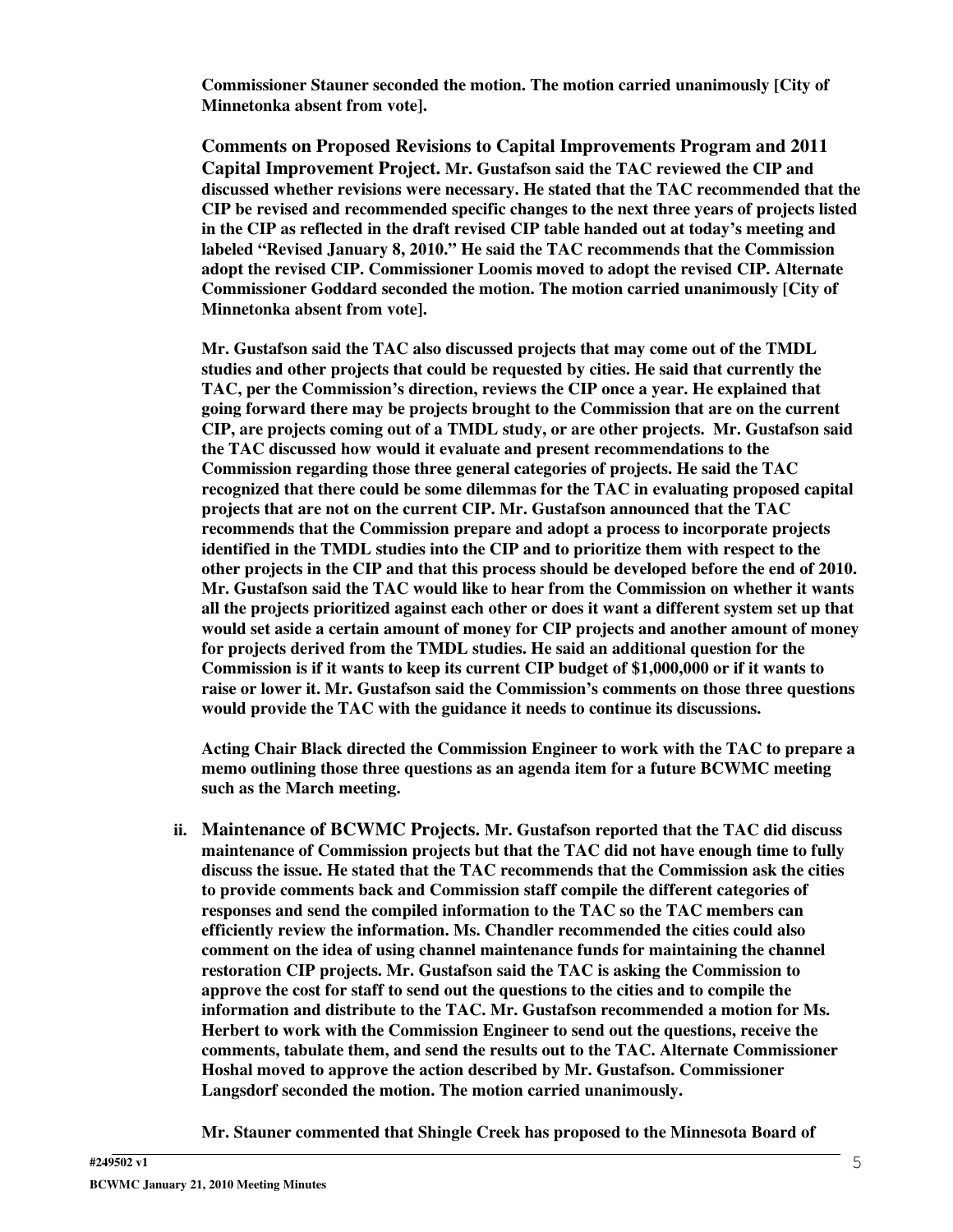**Water and Soil Resources an alternative process for adding projects to its CIP that wouldn't require a major plan amendment. Mr. LeFevere said BWSR seems to be open to the Shingle Creek's proposed process, which would cut out the agency by agency review of adding projects to a CIP, but that it is still a work in progress. Mr. Stauner remarked that the Commission may want to consider the Shingle Creek proposal as it reviews its CIP process.**

### **E. TMDL Updates**

- **i. Wirth Lake TMDL. Ms. Chandler reported that the draft TMDL should be done by the end of this week. She said the Minnesota Pollution Control Agency (MPCA) would then review it and then may send it on to the U.S. Environmental Protection Agency (EPA) for an informal review. Ms. Chandler said the TMDL also needs to go to the stakeholders and that a public meeting will need to be scheduled.**
- **ii. Sweeney Lake TMDL. Acting Chair Black reported that Ron Leaf of SEH, Inc. is reviewing comments received about the TMDL by the MPCA and the DNR. Ms. Chandler said the MPCA had one significant comment on the TMDL. She said the MPCA took issue with how much treatment is required by the TMDL for watershed reduction versus the inlake reduction. She said the MPCA did not think it was justified that there was so much reduction placed on the in-lake load compared to the watershed load. She said one suggestion is that Ron Leaf meet with the MPCA and invite the MS4s and Hennepin County to attend the meeting to reach a resolution about what are reasonable reduction allocations. Acting Chair Black directed staff to coordinate with Ron Leaf to conduct such a meeting.**
- **iii. Medicine Lake TMDL. Acting Chair Black reported that the implementation plan is still with the consultant, who has not gotten it back to the MPCA, so the Commission is still waiting to see the TMDL.**
- **F. Bassett Creek E. Coli Monitoring 2009. Ms. Chandler reported that sampling was done in June, July, August, and September 2009 and that one more sampling month will occur in June 2010. She reminded the Commission that the Commission is paying for the collection of the samples and the MPCA is paying for the laboratory costs. She said that all the samples taken had E. coli present. Ms. Chandler discussed the results and the color graph handed out at the meeting. She said there still needs to be a meeting with the Commission, staff, and MPCA to discuss how the Bassett Creek E. coli TMDL could be part of the Mississippi River Bacteria TMDL. Alternate Commissioner Hoshal asked Barr Engineering to add to the graph the MPCA's 1260 baseline onto the graph. Acting Commissioner Black asked if Barr would clarify whether sampling would need to be done after the June 2010 sampling.**
- **G. Education and Public Outreach Committee**
	- **i. Education Grant Application for MinnAqua Teacher Training. Acting Chair Black explained that the Commission received a grant application from Birchview Elementary in the Wayzata School District for grant funds of \$1,000 to fund MinnAqua Training for teachers in the Bassett Creek Watershed at a cost of \$150- \$175 per teacher. She said the BCWMC's Education and Public Outreach Committee reviewed the application and recommend approval. Commissioner Stauner moved to approve the education grant in the amount of \$1,000. Commissioner Langsdorf seconded the motion. The motion carried unanimously [City of Minnetonka absent from vote].**
	- **ii. BCWMC Participation in Plymouth's 2010 Yard and Garden Expo. Commissioner Langsdorf announced that the cost to the Commission to participate by having a booth at**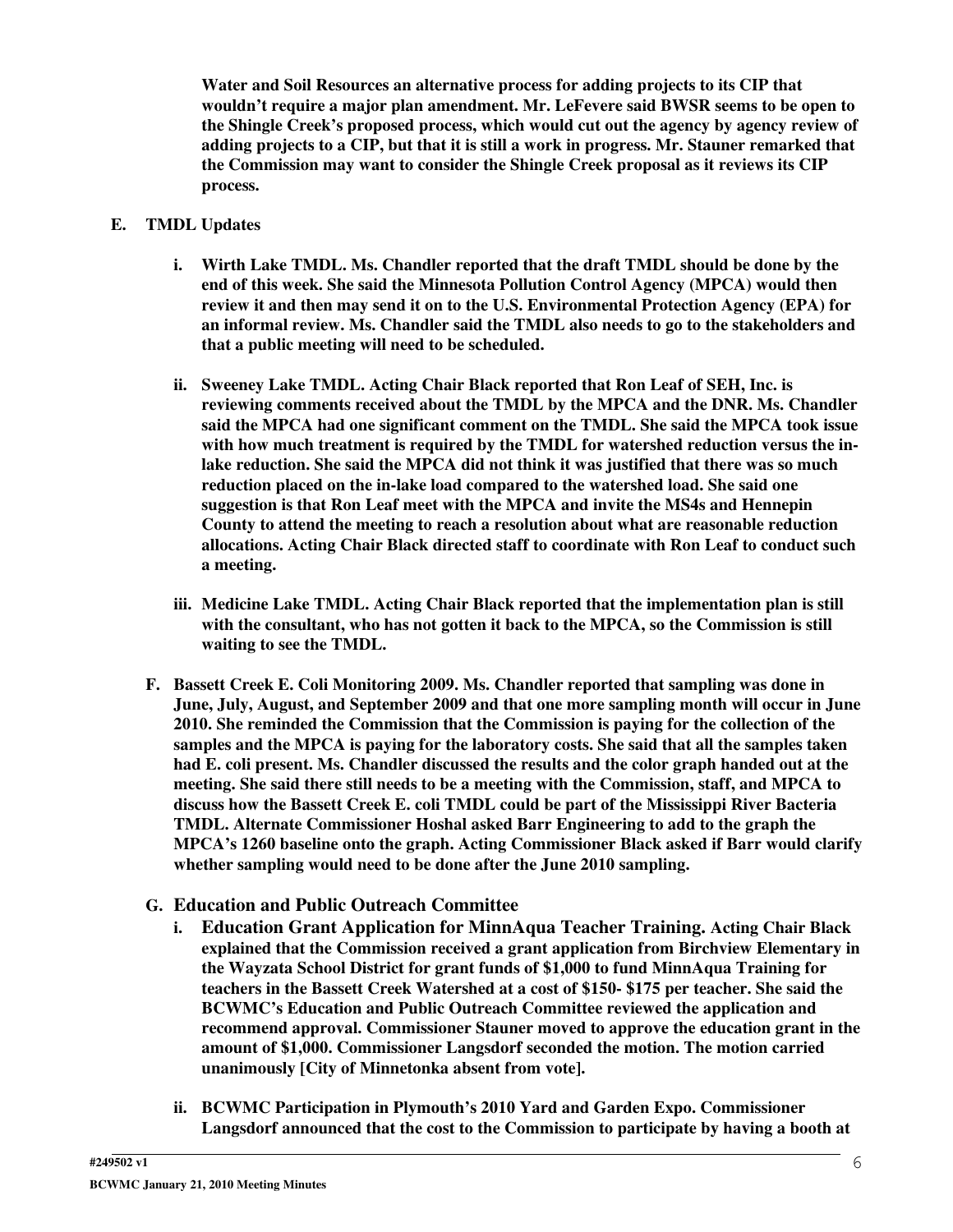**the Expo is \$60. Alternate Commissioner Goddard moved to approve the BCWMC's participation in the Expo at the cost of \$60. Commissioner Langsdorf seconded the motion. The motion carried unanimously [City of Minnetonka absent from vote].**

- **iii. Education Grant Reimbursement Request from Crystal Environmental Quality Commission. Acting Chair Black reported that the Crystal Environmental Quality Commission submitted their final report and are requesting the reimbursement in the amount of \$600. Commissioner Langsdorf moved approval of the reimbursement. Commissioner Stauner seconded the motion. The motion carried unanimously [City of Minnetonka absent from vote].**
- **iv. Update on Teacher Focus Group. Acting Chair Black reported that the focus group took place last week. Commissioner Langsdorf reported that seven teachers participated: three from high schools, two from middle schools, and two from elementary schools within the watershed and representing three school districts and one private school. She said the Committee was pleased with how involved the teachers were in the discussions and she presented the Committee's report on the focus group**
- **H. Administrative Services Committee Update on Request for Proposals for Admin Services. Acting Chair Black reported that the Commission received five proposals including one from the Mississippi Watershed, one from Barr Engineering, and three individuals. She said the Committee had a lengthy discussion on whether five were enough responses and if the Commission should try to get more responses but that the Committee decided that quantity doesn't mean quality and that the three individuals may be very high quality. She stated that the Committee decided to go forward to interview the three individuals. Ms. Black said although the Mississippi application was intriguing, the Committee was concerned about identity and getting lost in the Mississippi Watershed identity. She said the Committee decided not to go with the Barr proposal because one of the things the Committee is really looking for is independence so that whoever it is can oversee the consultants and not have any conflicts because if they actually work for the consultant they are overseeing it would present an awkward situation. Mr. LeFevere reminded the Commission that the information on the candidates is not public information and if anyone asks the Commission for information, direct the question to Ms. Herbert who can work with Mr. LeFevere.**
- **I. Resolution 10-03 Designating Depositories for BCWMC Funds. Commissioner Loomis moved to approve Resolution 10-03 naming the BCWMC's official depositories for 2010. Commissioner Stauner seconded the motion. The motion carried unanimously [City of Minnetonka absent from the vote.]**

### **7. Communications**

- **A. Chair: No Communications**
- **B. Commissioners:**
	- **i. Commissioner Langsdorf that Chair Welch received a request from BWSR regarding BWSR training workshops to help develop outreach and education programs. She recommended that the Commission approve Margie Vigoren and Karen Chandler to represent the BCWMC at the workshops. The Commission approved the recommendation and Acting Chair Black stated that she would contact Brad Wozney to let him know who will be representing the Commission.**
	- **ii. Commissioner Stauner reported that he went to the Northern Green Expo put on by the Minnesota Landscape Nursery Association. He said the legislative forum was interesting and part of the discussion was the use of Clean Water Legacy Act money and whether the wildlife**